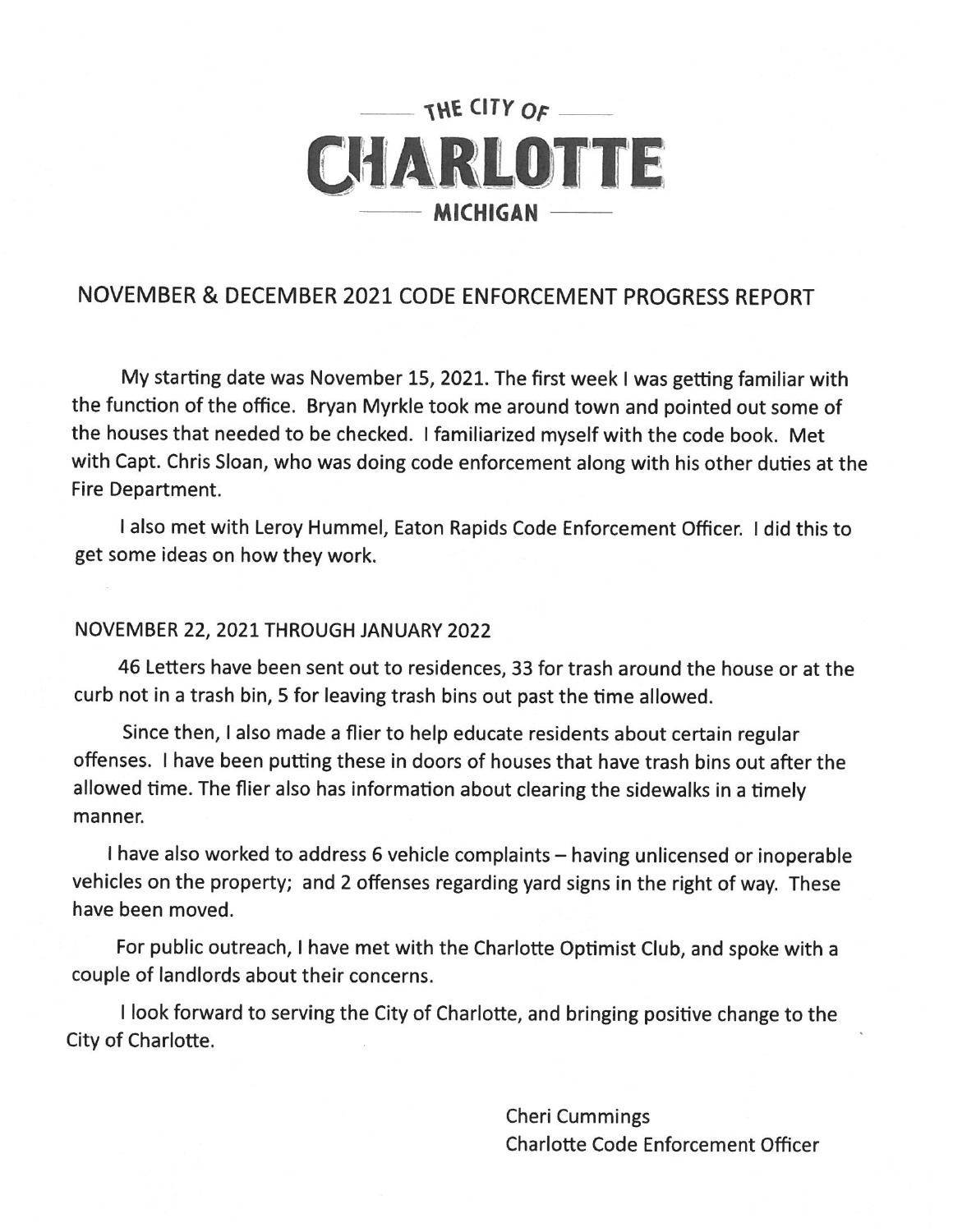

Hello, my name is Cheri Cummings, I am the new Code Enforcement Officer for the City of Charlotte, MI. As I have driven around the city, I have noticed an issue with leaving out trash receptacles. This is a friendly reminder of the city's code. You can put out the receptacles the preceding night to and during the day of pickup. It must be brought back to the house after pickup. Also winter is here, so lets make sure sidewalks are shoveled. If you have any questions or concerns, please feel free to contact me. Let's keep our city beautiful.

Thank You, **Cheri Cummings** Code Enforcement Officer